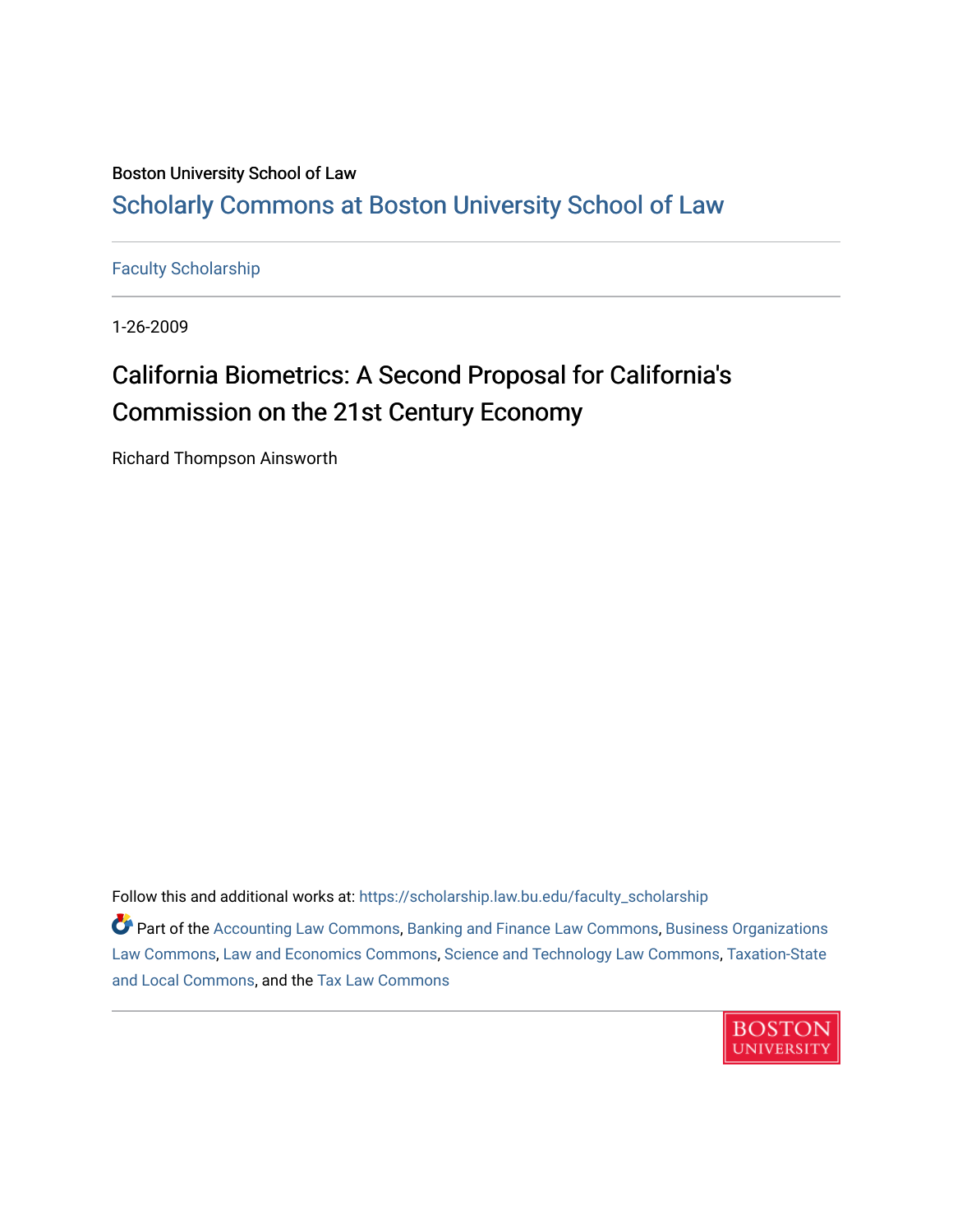

# **CALIFORNIA BIOMETRICS: A SECOND PROPOSAL FOR CALIFORNIA'S COMMISSION ON THE 21<sup>ST</sup> CENTURY ECONOMY**

Boston University School of Law Working Paper No. 09-06

Richard T. Ainsworth

This paper can be downloaded without charge at:

http://www.bu.edu/law/faculty/scholarship/workingpapers/2009.html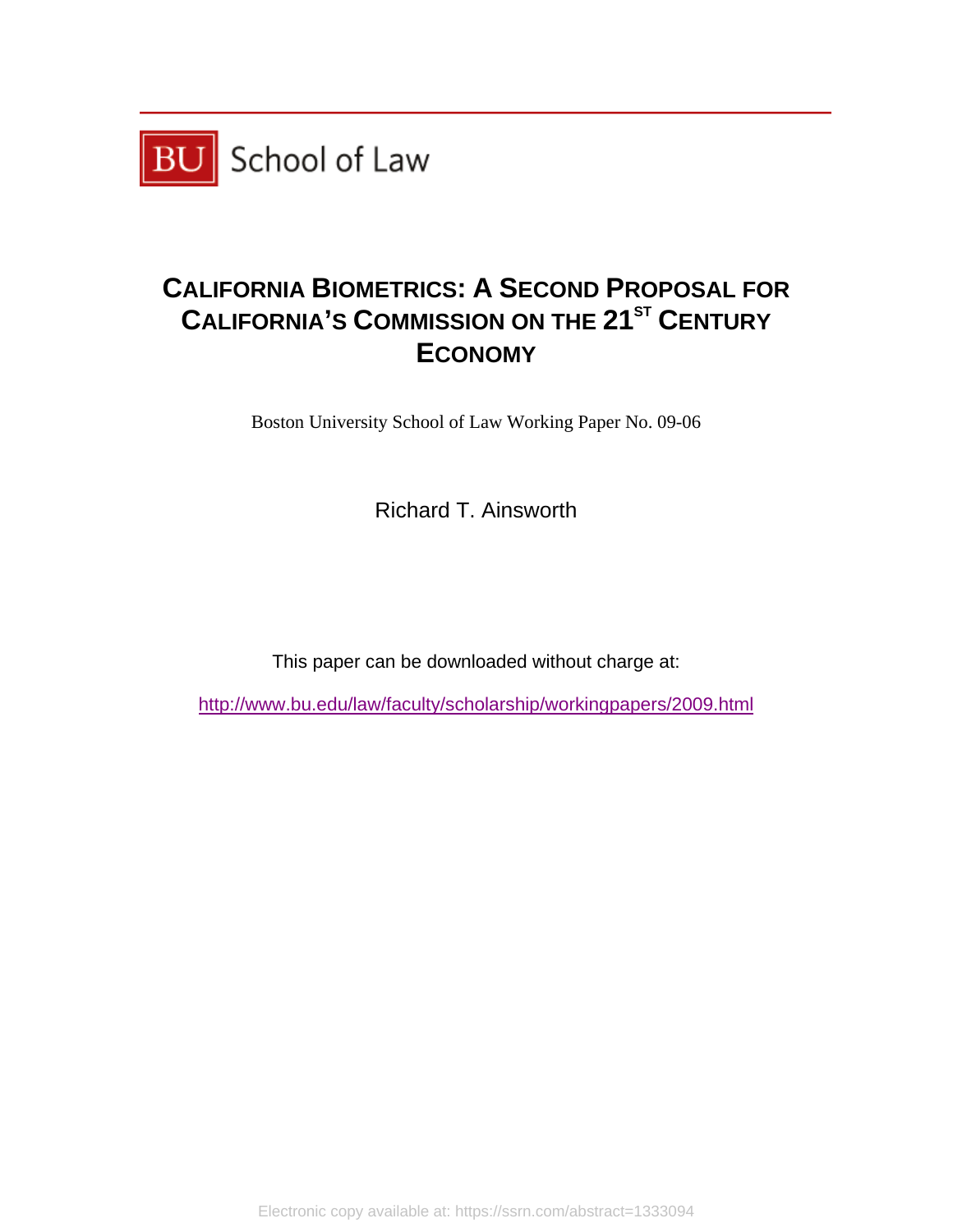# CALIFORNIA BIOMETRICS: A SECOND PROPOSAL FOR CALIFORNIA'S COMMISSION ON THE 21<sup>ST</sup> CENTURY ECONOMY

# Richard T. Ainsworth

When Governor Arnold Schwarzenegger and legislative leaders announced appointments to the Commission on the  $21<sup>st</sup>$  Century Economy on December 11, 2008, the Commission's mandate was underscored. The Commission is charged with the task of proposing ways to modernize the California revenue system, and to do so by April 15, 2009. The Governor is concerned with the "feast-or-famine" budget cycles. Senate President pro Tempore Darrell Steinberg emphasized that the Commission is expected to provide a, "...much needed outside perspective on what exactly needs to be done to bring our tax system up to date." Assembly Speaker Karen Bass also sees modernization as the key focus of the Commission. She indicated that it should provide a "horough review of California's economic structure, to modernize and stabilize a system built for the 1930s,"..

There is a second theme running through the Commission's mandate. Senate Republican Leader Dave Cogdill expects." revenue-neutral recommendations to improve our broken budget system while ensuring our state remains competitive in a global economy." Assembly Republican Leader Mike Villines anticipates, "… positive and lasting changes … focusing on tax reforms that will encourage economic growth, job creation and opportunity...not. higher taxes."

The Commission therefore faces a classic tax reform dilemma – how to reform and modernize, without raising taxes. The reality is however, that California has run out of money. It needs a measured effort to bring in more revenue with the right kind of tax reform. Estimates are that California's deficit will be \$40 billion by mid-2010.<sup>2</sup> This proposal suggests that the right way to resolve (at least part of) the modernization/revenue dilemma is to make the sales tax progressive.

# THE FIRST PROPOSAL - ZAPPERS

An earlier paper suggested that the California Commission on the  $21<sup>st</sup>$  Century Economy should consider certification of electronic cash registers (ECRs) as a technology-intensive solution to automated sales suppression fraud.<sup>3</sup> These fraud programs, called Zappers, siphon taxes and profits from business records. The sales and income tax losses in California from

l <sup>1</sup> Office of the Governor, Press Release, *Gov. Schwarzenegger and Legislative Leaders Announce Appointments to Bipartisan Commission on the 21st Century Economy* (Dec. 11, 2008) GAAS:826:08 *available at* http://gov.ca.gov/index.php?/press-release/11233/ (last visited Dec. 16, 2008).

<sup>&</sup>lt;sup>2</sup> Mike Zapler, *How Big is California's Budget Hole? Try these numbers on for size*, THE MERCURY NEWS (Jan. 15, 2009) (reporting on Governor Schwarzenegger's State of the State address) *available at*: http://www.mercurynews.com/localnewsheadlines/ci\_11465543.

<sup>&</sup>lt;sup>3</sup> Richard T. Ainsworth, *California Zappers: A Proposal for California's Commission on the 21<sup>st</sup> Century Economy* BNA International Indirect Taxes Journal (forthcoming, in two parts, Jan. & Feb. 2009) also *available at*: http://papers.ssrn.com/sol3/papers.cfm?abstract\_id=1324812.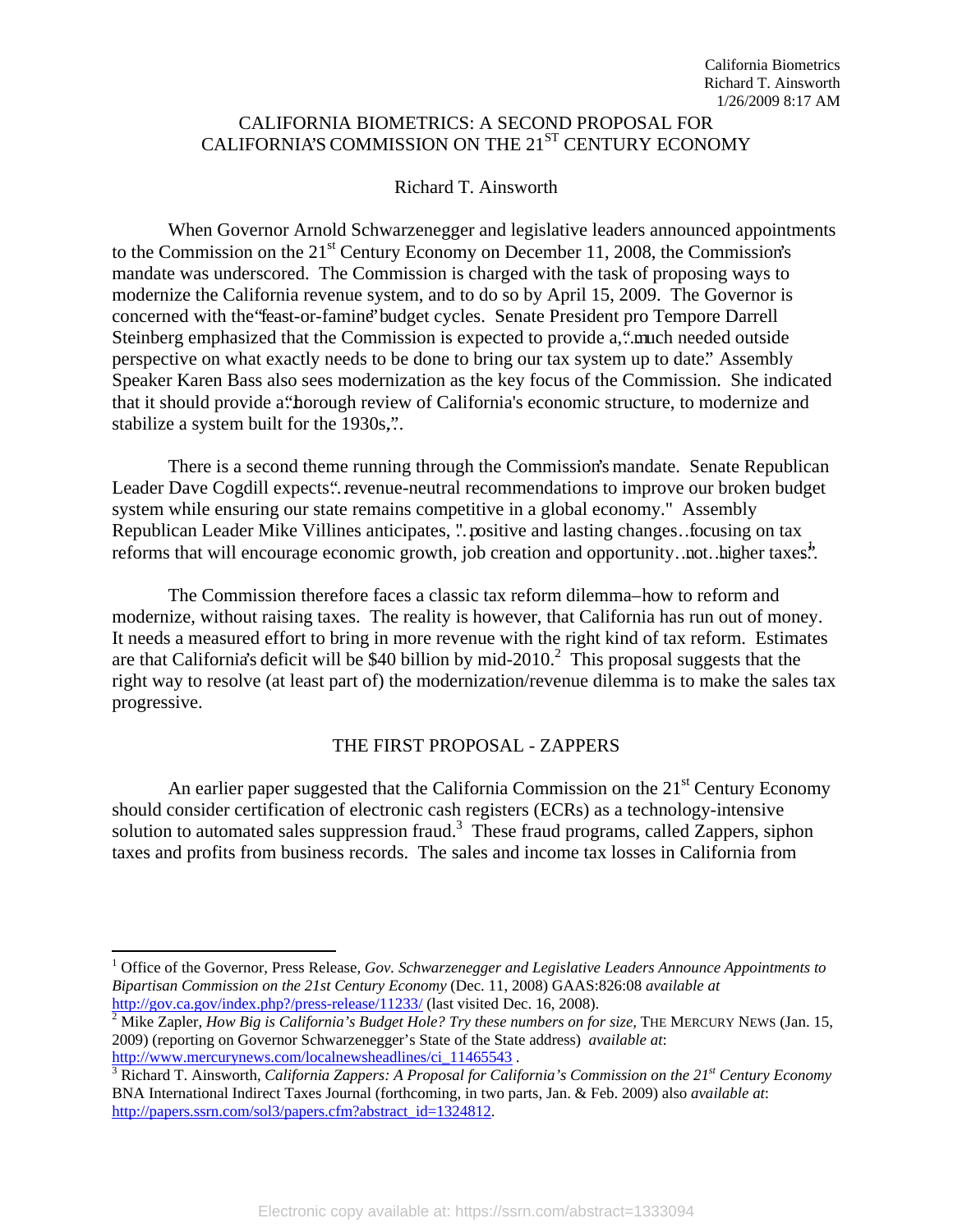Zappers could approach one-billion dollars annually.<sup>4</sup> Minor statutory changes, no tax rate change or base expansion were needed under this proposal. Immediate actions could be taken.

#### THE SECOND PROPOSAL - BIOMETRICS

This proposal is also technology-intensive, but it takes a longer view to revenue reform. It seeks to fundamentally align the sales tax with the digital foundation of the  $21<sup>st</sup>$  Century economy. Significant statutory changes may be needed to implement this proposal, but these changes can easily raise an additional six-billion dollars in revenue annually without a rate change. $5$ 

The core policy question is whether California is willing to change the way it defines sales tax exemptions; is it willing to move from product-centric to person-centric exemptions. Once again certified systems will be relied upon, but a key new element in this proposal is the encryption of exemption certificates in IDs (smart cards with biometric identifiers that will allow the poor or handicapped to make certain purchases tax free).

Restated, this proposal suggests that instead of exempting *all* bread purchased for human consumption, California should exempt only bread purchased for human consumption *by the poor*, the disabled or other groups or classes of people that it deems entitled to an exemption because of their economic status. Bread purchased for human consumption by the general population would be taxed.<sup>6</sup> The result is to expand the tax base. The tax rate could remain the same (or could be lowered). No matter what was done with the rates however, the overall fairness of the sales tax would be greatly improved.

This is not an unheard of approach to structuring sales tax exemptions. Most of the exemptions in the Japanese Consumption Tax work this way;<sup>7</sup> and South Carolina takes this approach to exemptions with its senior citizens. $\delta$  If fully implemented this proposal would allow California the flexibility to lift the regressive burden of the sales tax from its citizens, without sacrificing billions of dollars in revenue. It would allow needed corrections to be made to the least progressive slice of the California revenue system.<sup>9</sup>

To continue the example, the policy mandate for exempting bread for human consumption from the sales tax is understandable when the beneficiary is a person in economic

<sup>&</sup>lt;sup>4</sup> This revenue estimate is based on a comparison the California and Quebec GDP. It assumes that businesses in California are at least as likely to skim sales as they are in Quebec, and then applies the results of the statistically rigorous studies of skimming in the Province conducted by Finance Quebec to California. *Id.* 5

<sup>&</sup>lt;sup>5</sup> Estimate based on eliminating the product-based exemption for food for home consumption and replacing it with the same exemption limited to qualified individuals – in this instance determined to be living under the poverty level by the US Census Bureau. *See infra* notes 11though 13 and accompanying text. 6

Richard T. Ainsworth, *Biometrics: Solving the Regressivity of VATs and RSTs with "Smart Card" Technology,* 7 FLA. TAX REV. 651 (2006); also *available at*: http://papers.ssrn.com/sol3/papers.cfm?abstract\_id=922691.

Richard T. Ainsworth, *A Technological Approach to Reforming Japan's Consumption Tax,* 49 TAX NOTES INT'L 437 (Feb. 4, 2008) also *available at*: http://papers.ssrn.com/sol3/papers.cfm?abstract\_id=947485. 8

S.C. Code Ann. § 12-36-2620 (allowing individuals age 85 or older to claim a 1% exclusion from the state sales, use, casual excise, or transient accommodations tax rate on purchases for their personal use). 9

Robert J. Landry III, *The Regressivity of Individual State Taxes from 1980 to 2000: A Nationwide Comparison,* STATE TAX NOTES 899 (Sept. 25, 2006).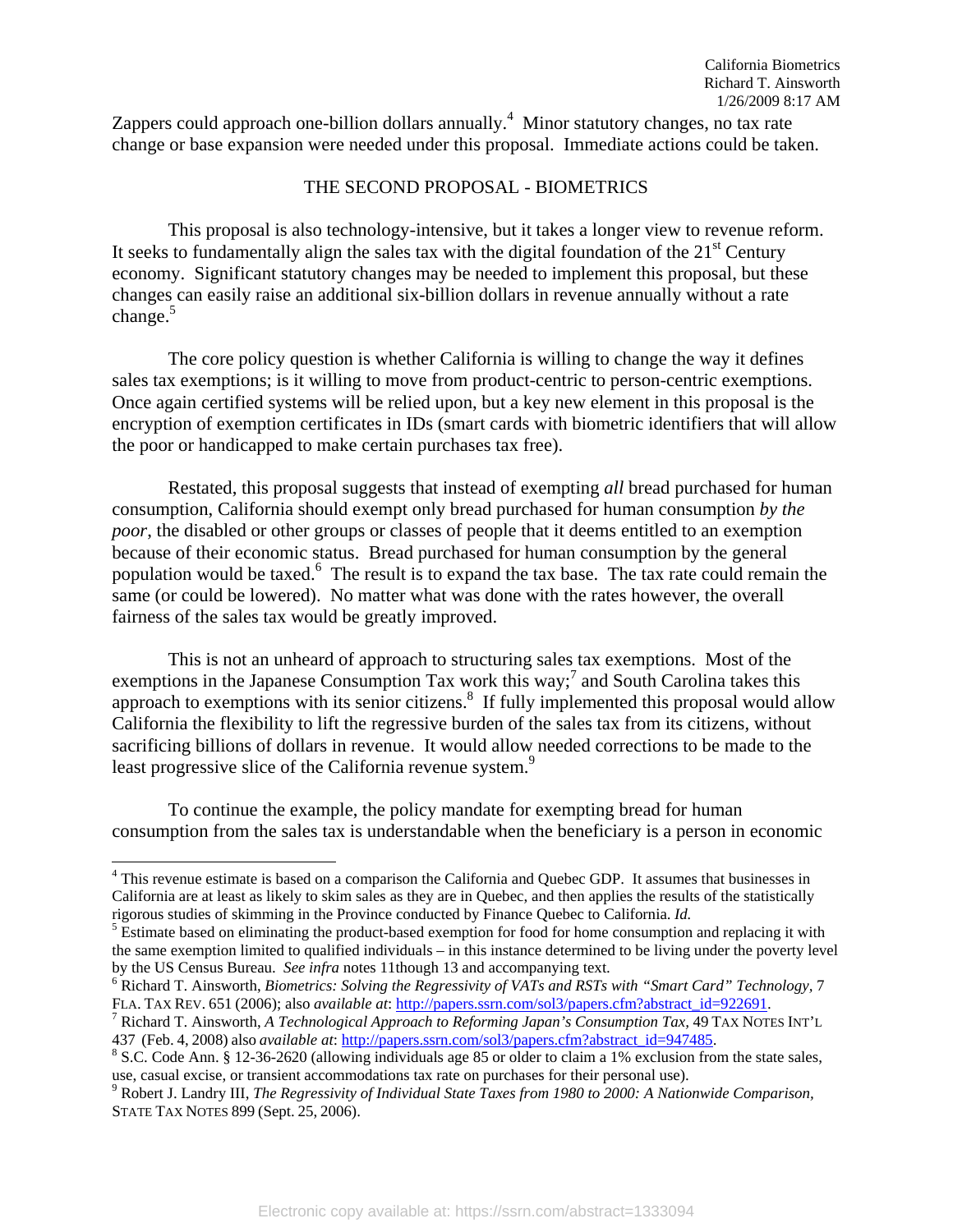need. Bread is a necessity, and the poor have a difficult time making this purchase if they are additionally burdened with a tax. However, when we exempt the rich as well as the poor (as is the case today) the exemption for bread purchased for human consumption conflicts with tax policy.

It is characteristic of sales tax systems designed in the 1930's to strive for 'rough justice' in this area. In the 1930's we could not easily distinguish among taxpayers–we could not quickly and accurately sort the entitled from the un-entitled. As a result, the California decision was to benefit everyone. It did not need to be this way. Ten states approached the same problem and took a different road to 'rough justice'—they tax all purchases of food for human consumption.<sup>10</sup> In the  $21<sup>st</sup>$  Century economy California can do better.

# SCOPE OF THE REVENUE LOSS

 The 2008-2009 Tax Expenditure Report indicates that during this fiscal year the estimated loss from exempting food products from the retail sales tax is \$6,669 million.<sup>11</sup> The most recent review of poverty rates in California was conducted by the US Census Bureau in 2004 and places the poverty level at 13.2% of the population.<sup>12</sup>

If California decided to redefine the exemption for food<sup>13</sup> and instead of granting a universal exemption to anyone who purchased food for human consumption, it determined that this exemption would only be available to that portion of the population living at or below the poverty level then an additional \$5.748 billion would be collected. It would not be necessary to drawn the line at the poverty level. It could be drawn more generously. Nor would it be necessary to redefine only the food for human consumption exemption. With the size of the losses in sales tax revenue from all exemption provisions, $14$  it is very possible that net revenue gains could be realized even while lowering the overall sales tax rate if all exemptions were to be redefined in this manner.

# IDENTIFYING THE POOR AND OTHER QUALIFIED INDIVIDUALS

California already has an advanced system of digital identification in place that it uses very effectively to prevent welfare fraud–the Statewide Fingerprint Imaging System (SFIS).<sup>15</sup> The generic name for the processing heart of the SFIS is the Automated Fingerprint

 $10$  The ten states that fully include food for human consumption in the retail sales tax base are: Alabama,

Connecticut, Delaware, Hawaii, Iowa, Kansas, Mississippi, New Mexico, Oklahoma, and South Dakota.<br><sup>11</sup> CALIFORNIA DEPARTMENT OF FINANCE, TAX EXPENDITURE REPORT 2008-1009, 9 at Table 3 (indicating losses to the general fund of \$4,194, to local governments of \$2,265, and to the State Fiscal Recovery Fund of \$210 in millions of dollars) *available at*: http://www.dof.ca.gov/Research/documents/Tax\_Expenditure\_Rpt\_08-09-w.pdf (last visited Jan. 24, 2009).

<sup>12</sup> US CENSUS BUREAU, SMALL AREA INCOME AND POVERTY ESTIMATES, 2004. *See also*: David Boston, *Poverty Rates in California: the working poor in major cities hurt more, in SUITE101.COM (July 20, 2008) <i>available at:*<br>http://poverty.suite101.com/article.cfm/poverty in california (last visited Jan. 24, 2009).

<sup>&</sup>lt;sup>13</sup> CAL. REV. & TAX CODE § 6359.<br><sup>14</sup> CALIFORNIA, TAX EXPENDITURE REPORT, *supra* note 11 (indicating that losses from all exemption provisions in the retail sales tax is \$14.392 billion).

<sup>&</sup>lt;sup>15</sup>The Statewide Fingerprint Imaging System is described at http://www.sfis.ca.gov/welfare\_afis.html (last visited Jan. 24, 2009).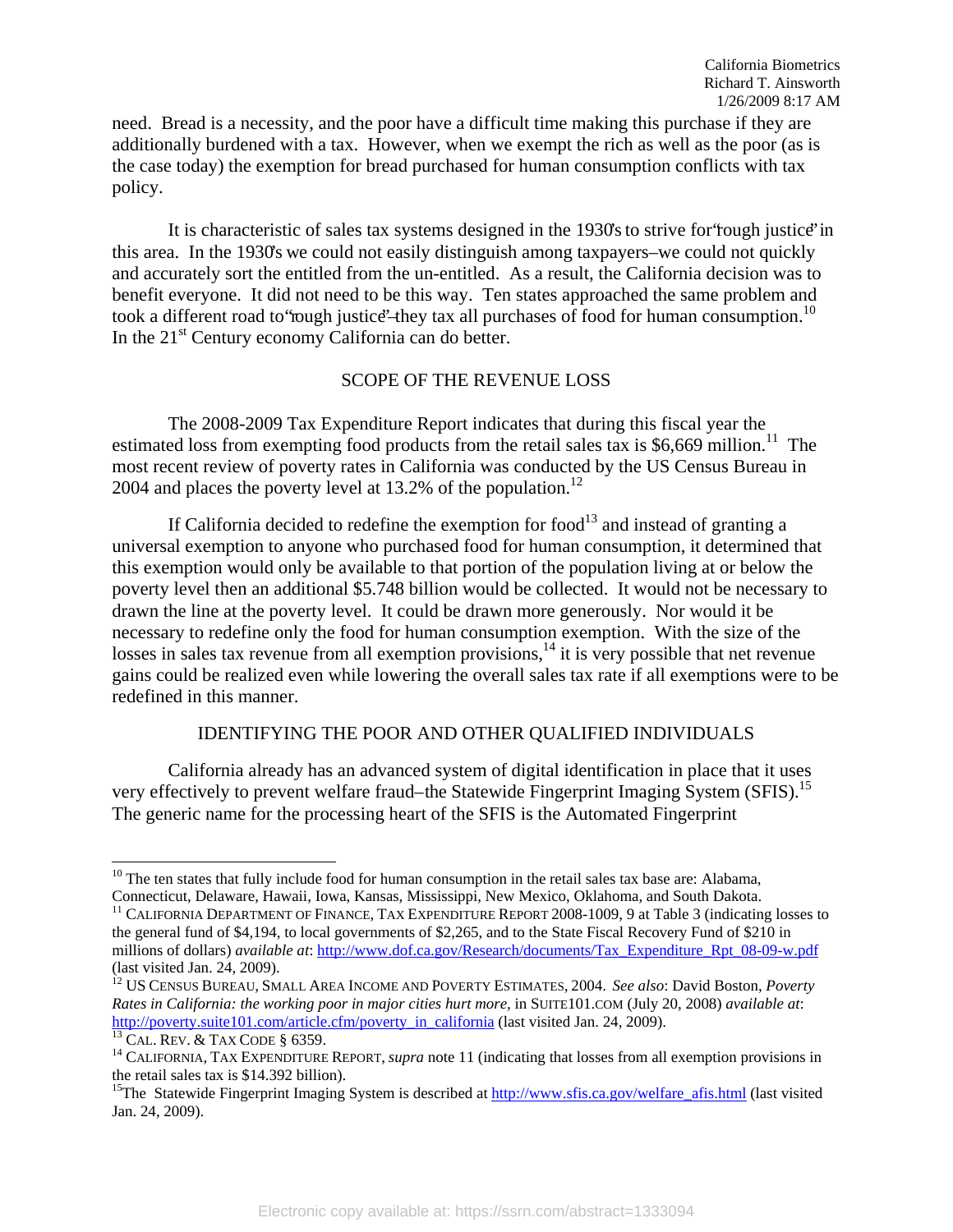Identification System (AFIS). AFIS was developed in the late 1970's and it was used primarily in law enforcement.

The State of California adopted this technology as a welfare fraud prevention device following the success of the Los Angeles Automated Finger Image Report and Match (AFIRM) system. The US GAO recognized the Los Angeles program, and recommended federal adoption of similar systems for fraud prevention:

Los Angeles County in California implemented the Automated Fingerprint Image Reporting and Match (AFIRM) system to check the fingerprints of new welfare applicants against a database of prior claimants. The purpose of the system is to detect and deter fraudulent and duplicate benefit claims. California estimates that finger-imaging of welfare clients in just seven counties has saved about \$86 million in the first 2 years of operation. The states of New York and Connecticut have implemented similar systems, reporting savings of \$396 million and \$15 million, respectively, in their first few years of operation.<sup>16</sup>

Privacy remains a major concern with wide use of this technology. Deployed in a mandatory regime over an entire population there are serious concerns if unauthorized disclosures of personally identifiable information are not prevented.<sup>17</sup> In a welfare or entitlement context the same concerns are present, however because participation in these programs is voluntary and because the systems themselves have proven to be very secure, the privacy reports have been very encouraging. Independent studies of the AFIRM system reported very low levels of objection.18 There seems to be recognition that some fraud prevention measures are necessary in welfare programs. The State of California indicates:

[A]n independent study of the AFIRM system in Los Angeles County by Ernst & Young reports that ninety-seven percent of the roughly 500,000 welfare applicants had a positive or ambivalent reaction to the use of fingerprints; only three percent voiced a negative reaction during the registration process. With positive education of welfare applicants regarding the benefits to them of a fingerprint security program, the negative response rate will effectively vanish. The fact is that many, if not most, Americans have had their fingerprints taken for employment or licensing and view the use of fingerprints as commonplace. Twothirds of the 30,000 fingerprint checks processed daily by the FBI are for civil (non-criminal) purposes. At least three studies have shown that law abiding citizens do not object to the use of fingerprints.<sup>19</sup>

<sup>16</sup> Barbara D. Bovbjerg, *Letter in Response to Questions From May 18thHearing on Uses of Social Security Numbers to the Honorable Steve Horn, Chairman, Subcommittee on Government Management, Information, and Technology Committee on Government Reform* (Aug. 21, 2000) GAO/HEHS/AIMD-00-289R, *available at*: http://www.gao.gov/archive/2000/h100289r.pdf (last visited Jan. 24, 2009). 17 Neil M. Richards & Daniel J. Solove, *Privacy's Other Path: Recovering the Law of Confidentiality*, 96 GEORGE.

L. J. 123 (2007) (discussing the origins and different development paths of privacy law in the US and UK – the US with and individualistic understanding and the UK with a relational understanding – and indicating that unpermitted disclosure of personal identifiable information [PII] within business records is central to both).<br><sup>18</sup> Daniel Solove, *"I've Got Nothing to Hide" and Other Misunderstandings of Privacy*, 44 San Diego L.R. 745

<sup>(2007) (</sup>indicating that having nothing to hide does not answer the privacy issue, but that securing data from unauthorized disclosure does).

<sup>&</sup>lt;sup>19</sup> California Statewide Fingerprint Imaging System, Fingerprint Imaging of Welfare Applicants and Recipients, *available at*: http://www.sfis.ca.gov/id\_req.html (last visited Jan. 24, 2009).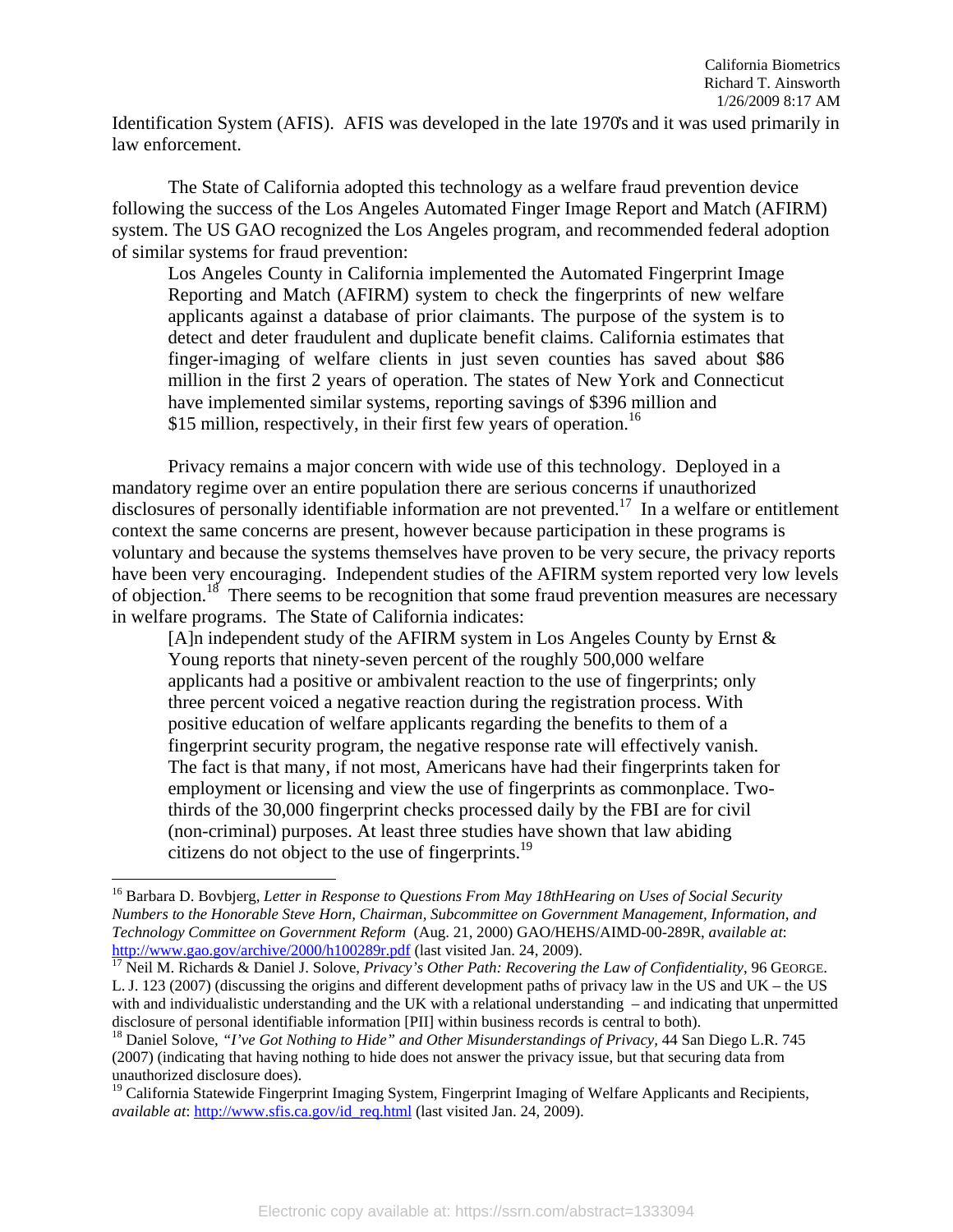In a sense, this tax proposal is about welfare grants. A sales tax exemption is a benefit that the state would like to extend to citizens in need when they purchase necessities. The problem this proposal looks at is that California grants sales tax exemptions universally not surgically. Rich and poor alike enjoy the same exemption when purchasing the same items, even though exempting the rich is not at all the intended policy.20 Universalism in exemptions not only leads to over-exemption (and revenue loss), but it compromises efforts to make the sales tax into a progressive levy.

Fortunately, in the economy of the  $21<sup>st</sup>$  Century we have the technology to do better. We can (if we choose) surgically exempt individuals from state-imposed charges on necessities in real time. Technologically speaking, there is no difference between an individual who makes a purchase with a credit card and signs an electronic pad, and a person who swipes an ID with biometric identifiers and presses a finger scan to authorize a sales tax exemption on designated purchases. A truly "smart" ID card could do a great deal more than grant an exemption – it could set dollar limits on overall tax exemptions allowed per person each month; it could adjust the overall exemptions to reflect quantities of exempt items purchased each month; it could preserve an auditable individual record of exempt purchases made. The point is that California already does much of this in the welfare context when it employs biometric IDs to prevent fraud.

The question this proposal asks is: would California be willing to do the same when it grants sales tax exemptions? Would it be willing to do so in exchange for \$6 billion in additional revenue each year? Would it be willing to do so in exchange for what would be far-and-away the most progressive sales tax anywhere?

Stated another way, would California be willing to treat exemptions under the sales tax as they really should be, as welfare grants to individuals in great need? If so, then the exemption issue in the sales tax is conceptually not all that different from the welfare fraud issue in classic entitlement programs. Our concern should be how to best devise a system that will prevent welfare fraud (claims of tax exemption by individuals not entitled to receive them) instead of abandoning our progressive ideals and granting exemptions to everyone.

## CERTIFIED TAX SOFTWARE

To implement this solution California needs a simple and inexpensive way to adjust the tax (item-by-item) on sales to certain final consumers (qualified individuals making qualified purchases). The solution needs to integrate seamlessly with the current economy. Multiple and mixed transactions need to be handled without interruption to normal retail processes. The solution should be virtually invisible to the casual observer.

 $^{20}$  JOHN F. DUE & JOHN L. MIKESELL, SALES TAXATION: STATE AND LOCAL STRUCTURE AND ADMINISTRATION 74 and 79 (2d ed. 1994) (noting that the exemption for food is "… the most expensive … cost[ing] a state from 20 percent to 25 percent of sales and use tax revenue… [and] is perhaps the largest mistake the states have made in their sales tax structures, … Larger volumes of expenditure of persons above the lowest income levels are freed from tax for no justification whatsoever").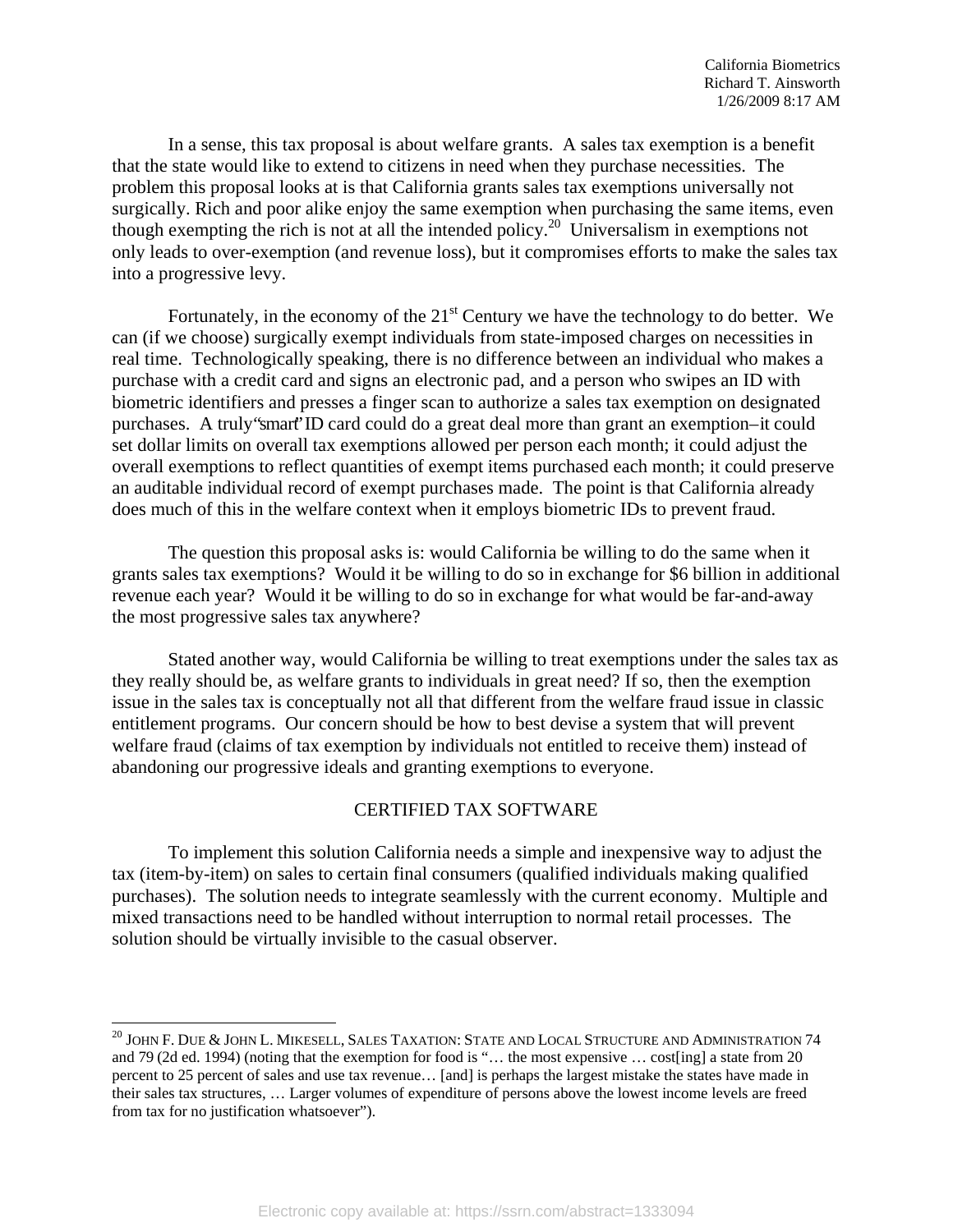The technology to solve this problem is available today, and can be seen in operation in jurisdictions where the consumption tax employs multiple rates. These jurisdictions have systems that perform real time tax determinations with software installed on site or remotely accessed. Moving among rates is not more complicated than processing some transactions in cash, and others with credit or debit cards.

Properly programmed, it is a relatively easy matter for an automated tax calculation system to match up the skew code of a good or service with a specified tax rate to determine the tax due. It is not at all a large leap in technology for a tax calculation system to be programmed to recognize that a different rate should be applied where an exemption (zero-rate, or reduced rate) code is received from a "smart" ID passed during the purchasing process.

From a systems perspective the question presented by the "smart" ID with an embedded exemption (zero rate or reduced rate) certificate, is no different than the problem presented to an automated system that determines the tax on the same items in multiple taxing jurisdictions. Different jurisdictions frequently have different rates, exemption requirements, and reporting standards for the same items. Functionally, the poor, elderly, or disabled person qualifying for an exemption can be seen by an automated system as simply another taxing jurisdiction with a different set of rates and requirements. Rather than discriminating among geographic jurisdictions, the system in this instance discriminates within the same jurisdiction among purchasers based on a set of codes activated by encrypted authorization codes embedded in the "smart" ID.

However, because of the importance of this rate determination process to California, the tax calculation accuracy of this software should be certified by the State, and assurances should be extended to retail businesses using these systems that would remove them from liability for tax determination errors, barring fraud. These are the same certification parameters and business assurances in place under the Streamlined Sales Tax Agreement (SSUTA).<sup>21</sup>

The SSUTA provides three models for software certification: the certified service provider  $(CSP)$ ; <sup>22</sup> the certified automated system  $(CAS)$ ; <sup>23</sup> and the certified proprietary system  $(CPS)<sup>24</sup>$  The CAS and CPS models allow in-house automated systems to be certified.<sup>25</sup> Unlike the CSP model, relief from liability under a CAS or a CPS model is dependent on the taxpayer properly using the certified system.<sup>26</sup> Under the CSP model a third party operates the system remotely and accepts liability for errors in operating the system. Although 22 states, not including California, have joined the SSUTA, $^{27}$  implementing the solution recommended in this

<sup>&</sup>lt;sup>21</sup>STREAMLINED SALES AND USE TAX AGREEMENT (adopted November 12, 2002, amended November 19, 2003 and further amended November 16, 2004) at §§ 331, 306, 328 & 502C, *available at* http://www.streamlinedsalestax.org.<br><sup>22</sup> *Id.* at § 203.<br><sup>23</sup> *Id.* at § 207.<br><sup>25</sup> *Id.* at § 501 (C) and (D).<br><sup>25</sup> *Id.* at § 501 (C) and (D).

<sup>2001)</sup> at §§ 9(b) and (c) (for CAS and CPS respectively).

 $2701$ , at ss  $2\sqrt{U}$  and  $U$ , (b)  $272$  and  $27$   $27$  corporations). member state is a state that is in compliance with the Streamlined Sales and Use Tax Agreement through its laws, rules, regulations, and policies. Those states are: Arkansas, Indiana, Iowa, Kansas, Kentucky, Michigan, Minnesota, Nebraska, Nevada, New Jersey, North Carolina, North Dakota, Oklahoma, Rhode Island, South Dakota, Vermont,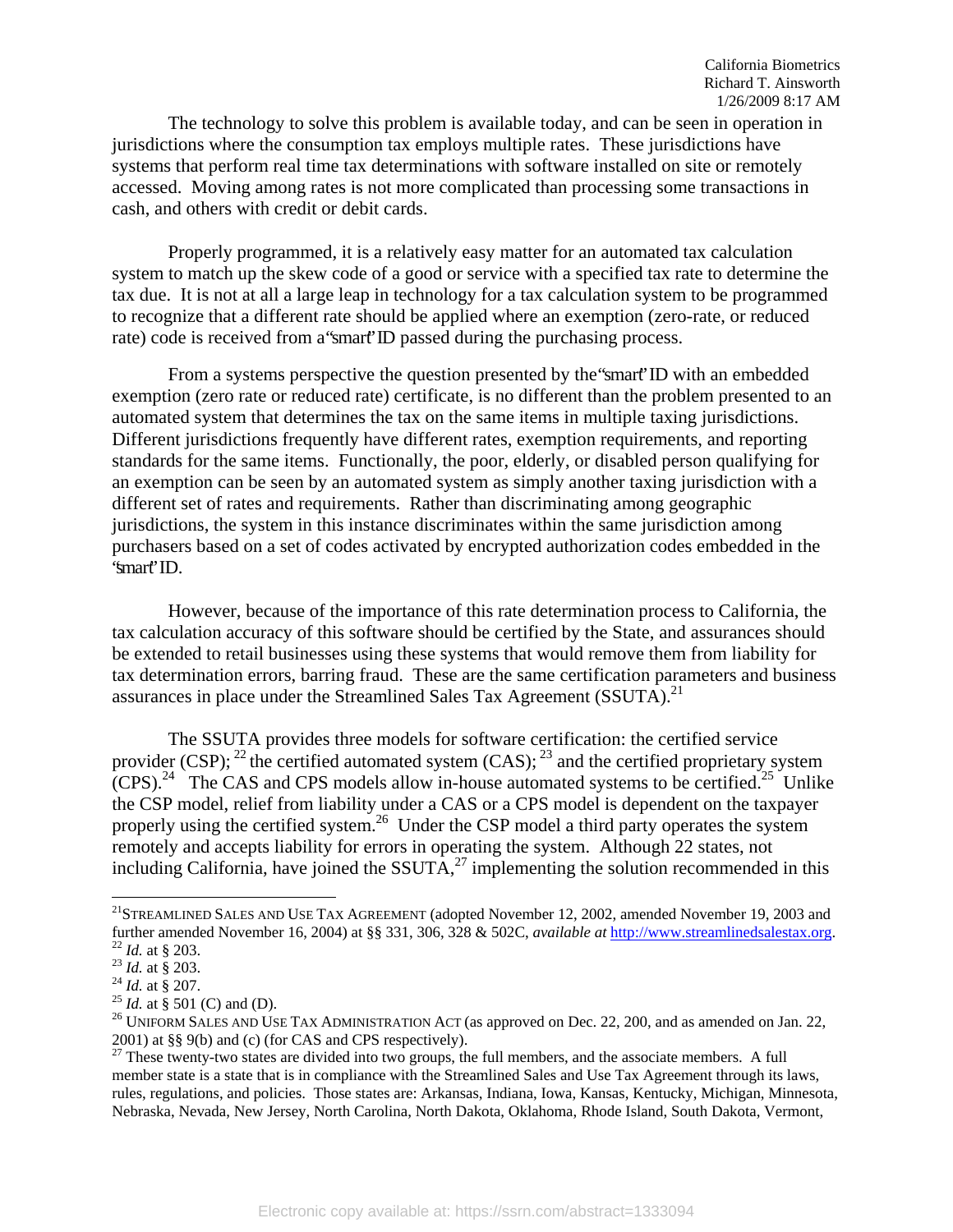proposal does not require California's membership. In fact, if the modernization suggestions discussed in both of these proposals (California Zappers and California Biometrics) were to be adopted California would be moving considerably beyond the SSUTA framework in terms of automated sales tax compliance.

Thus, because highly discriminatory, multi-jurisdictional tax calculation systems are certified today under the SSUTA (and are in use around the globe), it is not difficult to imagine that the same type of discrimination function (within the single jurisdiction of California) can both work and be certified in the same manner. This level of automated tax processing only awaits the adoption of certificates of exemption in "smart" IDs. The programming and systems design barriers have already been overcome.

Business is ready for this kind of change. Almost all business information today – including all critical data needed for determining sales taxes is digitized.<sup>28</sup> Certification of business systems is commonplace. The SSUTA certification process involves measuring the software against third party standards: (1) the AICPA's SAS 94<sup>29</sup> and (2) the US- GAO Federal Information Systems Control Audit Manual.<sup>30</sup> In addition, CSP's and CAS software developers must comply with (3) ISO Number  $17799<sup>31</sup>$  of the International Organization for Standardization.

## **CONCLUSION**

 If we begin with the premise that California is a technologically advanced economy, then there would seem to be no technological barrier preventing it from adopting the solution offered here. California can adopt technology-intensive tax solutions if and when it determines that they offer more efficient outcomes.

Washington, West Virginia, and Wyoming. An associate member state is a State that has achieved substantial compliance with the terms of the Streamlined Sales and Use Tax Agreement taken as a whole, but not necessarily each provision, and there is an expectation that the state will achieve compliance by January 1, 2008. Those states are: Ohio, Tennessee, and Utah, see http://www.streamlinedsalestax.org (last visited Jan. 24, 2009).<br><sup>28</sup> School of Information Management and Systems at the University of California at Berkeley study titled "How

*Much Information.*" (indicating that 93 % of the three billion gigabytes of data generated worldwide (in 1999) was computer generated) *available at*: http://www.cni.org/tfms/2000b.fall/handout/How-KSwearingen2000Ftf.pdf (last visited Jan. 24, 2009); Peter Lyman and Hal R. Varian, *How Much Information? 2003* (School of Information Management and Systems at the University of California at Berkeley, release date October 27, 2003) in the Executive Summary (of the 5 exabytes of new information created in 2002, 95% was stored on magnetic media, mostly hard disks) *available at*: http://www.sims.berkeley.edu/research/projects/how-much-info-2003/printable\_report.pdf (last visited Jan. 24, 2009.

<sup>29</sup> STREAMLINED SALE TAX PROJECT, CERTIFICATION STANDARDS (rev. 5/17-04) *available at* http://www.streamlinedsalestax.org/ (provides a detailed application of SAS 94, FISCAM and ISO 17799 to the SSUTA);STREAMLINED SALES AND USE TAX AGREEMENT, *supra* note 21; AMERICAN INSTITUTE OF CERTIFIED PUBLIC ACCOUNTANTS, PROFESSIONAL STANDARDS, Vol. 1 AU § 319 *The Effect of Information Technology on the Auditor's Consideration of Internal Control in a Financial Statement Audit*, as amending SAS

No. 55 *Consideration of Internal Control in a Financial Statement Audit*.<br><sup>30</sup> STREAMLINED SALES AND USE TAX AGREEMENT, *supra* note21; U.S. GOVERNMENT ACCOUNTING OFFICE, ACCOUNTING AND INFORMATION MANAGEMENT DIVISION, FEDERAL INFORMATION SYSTEMS CONTROL AUDIT MANUAL, (FISCAM) Vol. 1 (GAO-AIMD12.19.6) *available at* http://www.gao.gov/special.pubs/ai12.19.6.pdf. 31 STREAMLINED SALES AND USE TAX AGREEMENT, *supra* note 21; INTERNATIONAL ORGANIZATION FOR

STANDARDIZATION, ISO 17799: INFORMATION TECHNOLOGY, SECURITY TECHNIQUES, CODE FOR INFORMATION SECURITY MANAGEMENT (ISO/IEC 17799:2005).